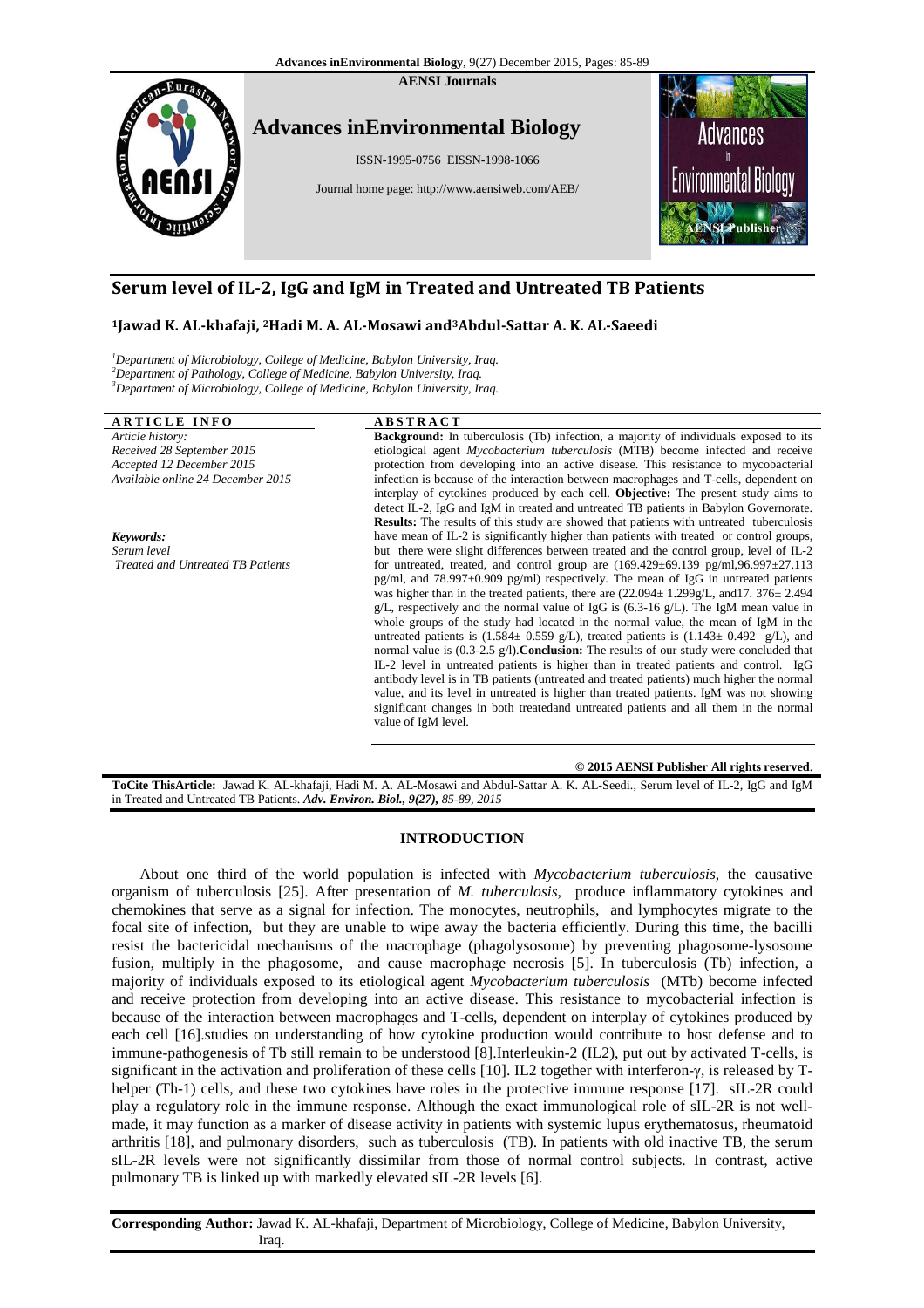#### **Advances inEnvironmental Biology**, 9(27) December 2015, Pages: 85-89

 The immunology of tuberculosis and the significance of delayed hypersensitivity as protective immunity have been extensively studied in the light of modern sophisticated immunological techniques [11,26]. The clinical usefulness of detection of serum immunoglobulin IgG and IgM antibodies have been reported in tuberculosis and other pulmonary diseases [19]. Host humoral response to mycobacterial antigens depends upon the production of different types of antibodies (immunoglobulins) and is the expression of the functional capacity of immunoglobulin producing cells [26].

# **MATERIALS AND METHODS**

#### *Patients:*

 The samples of bloodare collected from sixty patients suspected which has surfing from tuberculosis infection, in the Specialized Chest and Respiratory Center, Hilla City during the period from February to June 2015. The clinical signs were recorded for each patient, including the night sweating, fever, loss of weight, and history of dry cough. Checklist sheets were drawn out for each patient including age, gender, radiological finding.

### *IL-2 Assay:*

Add Sample: one hundred µL of Standard, Blank, or Sample per well. The blank well had added with References Standard & Sample Diluent. Solutions had added to the tail end of the micro ELISA plate well, avoid inside wall touching and foaming as possible. Mix it gently. Pass over the plate with sealer we provided. Incubate for 90 minutes at 37˚C.Biotinylated Detection Ab: The liquid of each well had removed, do not wash. Immediately 100µL of Biotinylated Detection Ab working solution was added to each well. Cover with the Plate sealer. The plate was gently tap to ensure thorough mixing. Incubate for 1 hour at 37˚C.Wash: Each well was aspirated and wash, the operation was replicated three times. Each well was washed by filling with Wash Buffer (approximately 350µL) (a squirt bottle, multi-channel pipette, manifold dispenser or automated wash are needed). Removal of liquid complete at each pace is essential. After that the final wash, remaining Wash Buffer had removed by aspirating or decanting. Invert the plate and pat it against thick clean absorbent paper.HRP Conjugate: One hundred microliter of HRP Conjugate working solution had added to each well. Cover with the Plate sealer. Incubate for 30 minutes at 37°C. Wash: Repeat the wash process for five times as conducted in step3.Substrate: Ninety microliter of Substrate Solution had added to each well. Cover with a new Plate sealer. Incubate for about 15 minutes at 37˚C. The plate had protected from light. The response time can be reduced or expanded according to the actual color change, but not more than 30minutes. When apparent gradient appeared in standard wells, the user should terminate the response.Stop: Fifty µL of Stop Solution had added to each well. Then, the color turns to yellow immediately. The order to add stop solution be the same as the substrate solution.OD Measurement: The visual density (OD value) had determined by each well at one time, using a micro-plate reader set to 450 nm. The user should open the micro-plate reader in advance, preheat the instrument, and set the testing parameters.

*IgG and IgM procedure:* 

•Reagents Package Reagent-1  $1 \times 35$ ml Reagent-2  $1 \times 7$ ml

 Buffer solution (1-Reagent) stored at 2-25˚C and antiserum solution (2-Reagent) stored at 2-8˚C are stable until expiry date printed on the package.

# *•Concentration in the test:*

 Tricine buffer (pH 80); PEG; sodium chloride; antihuman IgG or IgM antiserum; HEPES buffer (pH 7.4); stabilizers.

*•Specimen:*  Serum Specimen without lipemia or hemolysis is recommended. Specimen can be stored up to 3 days at 2-8˚X or up to 6 months at -20˚C.

#### *Procedure:*

 These reagents may be used in automatic analysers ACCENT-200 and ACCENT-200 II GEN. 1-Reagent and 2-Reagent are ready to use. For reagent blank 0.9% NaCl is recommended.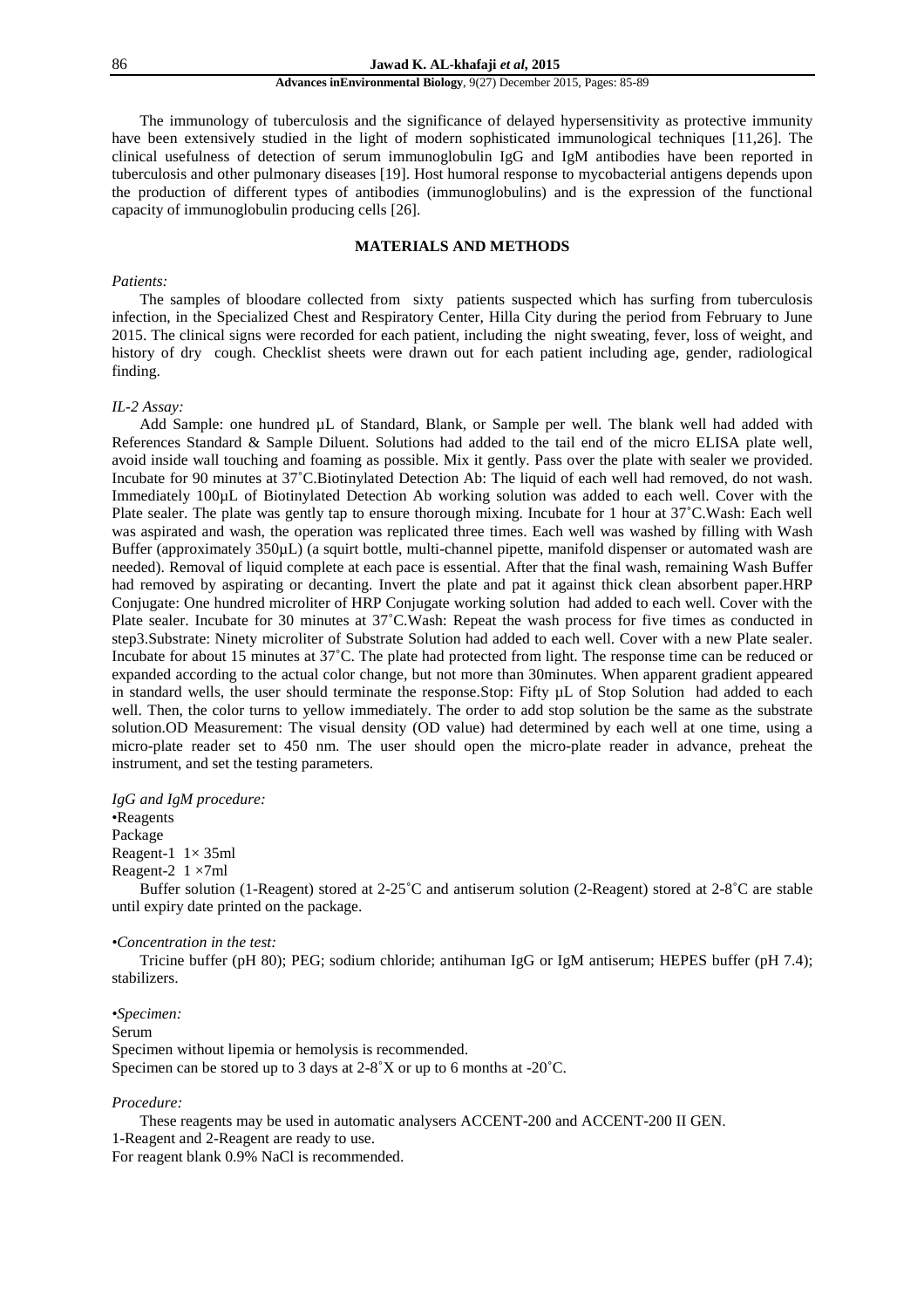### **Advances inEnvironmental Biology**, 9(27) December 2015, Pages: 85-89

*Results analysis:*  IgM normal value  $(0.3-2.5 \text{ g/L})$ . IgG normal value  $(6.3\n-16 \text{ g/L})$ .

# *Results:*

# *IL-2, IgG and IgM test results:*

 Mean of IL-2, IgG and IgM level shown in table (1). In patients with untreated tuberculosis the mean of IL-2 is significantly higher than patients with treated or control groups, but there are slight differences between the treated and the control group.Level of IL-2 for untreated, treated, and control group are (169.429±69.139  $pg/ml,96.997±27.113$  pg/ml, and  $78.997±0.909$  pg/ml) respectively, the untreated vs. treated P. value (0.003) significantly, untreated vs. control P. value is  $(0.005)$  significantly, and treated vs. control P. value is  $(0.521)$ non significantly. IgG mean in untreated patients is higher than in treated patients, there are (22.094± 1.299g/L, and 17. 376 $\pm$  2.494 g/L, respectively), significantly P. value is (P<0.01) and the normal value of IgG is (6.3-16  $g/L$ ). The IgM mean value in all groups of the study are located in the normal value, the mean of IgM in the untreated patients is (1.584 $\pm$  0.559 g/L), treated patients is (1.143 $\pm$  0.492 g/L), nonsignificant P. value is  $(P>0.05)$ , and normal value is  $(0.3-2.5 \text{ g/l})$ .

|  |  |  | Table 1: IL-2, IgG and IgM level in TB patients. |
|--|--|--|--------------------------------------------------|
|--|--|--|--------------------------------------------------|

| Test | Untreated PT               | <b>Treated PT</b>         | Control group                         |
|------|----------------------------|---------------------------|---------------------------------------|
|      | $Mean + S.D.$              | $Mean+S.D.$               | $Mean + S.D.$                         |
| IL-2 | $169.429 \pm 69.139$ pg/ml | $96.997 \pm 27.113$ pg/ml | $78.997 \pm 0.909$ pg/ml              |
| IgG  | $22.094 \pm 1.299$ g/L     | $17.376 \pm 2.494$ g/L    | $(6.3\n-16 \text{ g/L})$ normal value |
| IgM  | $1.584 \pm 0.559$ g/L      | $1.143 \pm 0.492$ g/L     | $(0.3-2.5g/L)$ normal value           |

#### *Discussions:*

 IL-2 is an important immunomodulatory cytokine that is produced by multiple cell types including activated T-cells, dendritic cells, and NK cells and is crucial both for the immune responses against many infectious diseases and for the maintenance of tolerance [14]. IL-2 is extensively investigated, especially in T-cell based studies and has shown potential as a diagnostic marker for TB disease [2]. The classical cytokines such as IL-2, TNF-α, IL-6 and IFN-γ, have been reported to correlate with disease activity during active pulmonary TB [13]. The soluble interleukin-2 receptor (sIL-2R) is released along with interleukin-2 from activated T lymphocytes. The main function of sIL-2R is regulation of the immune response by binding IL-2, which results in blocking the biological functions of this cytokine [20]. Shiratsuchi*et al*., [21] suggested that IL-2 is important during regulation of immune responses to intracellular organisms like M. tuberculosis. Berktas*et al*., [1] suggested that IL-2 is important cytokines in Th1- mediated cellular immunity and T-cell-mediated bactericide. In conclusion, IL-2 concentration was decreased significantly after 2 months of therapy. These matching with our study results.

 Turgut*et al*., [23] who reported that mean serum IL-2 levels are higher in patients with active tuberculosis than in patients with inactive tuberculosis or in healthy controls, but these values decline with therapy to the levels similar to those displayed by the inactive tuberculosis and control groups after treatment of six months. These studies were in agreement with our study results. The emergence IL-2-secreting cells in patients after antibiotic treatment could be considered to be a consequence the expansion of central memory T-cells, caused by the reduced of M. tuberculosis antigen load [15].

 In the untreated TB patients there was a high level of *M. tuberculosis* cells that leads to activated immune cells, such as (T-cells, dendritic cells, and NK cells) and these activated immune cells produce IL-2 that leads to elevation in IL-2 level in serum, while in patients who taking therapy the *M. tuberculosis* cells level has declined that leads to decline of activated immune cells and IL-2 level respectively.

 The protective immune response in TB is cell mediated, but an antibody response is common and may be correlated with the lack of an effective cell-mediated response [7]. The knowledge of the humoral immune responses at various stages of TB infection and disease could help to elucidate the complex interaction between host and pathogen [3]. Feng *et al*., [9] suggested that the IgG antibody level is higher in the most active TB patients with or without the anti-TB chemotherapy than that in health control, and the positive rate of IgG was highest among the three isotypes, indicating that the IgG antibody was the most extensive antibody isotype. Welch *et al.*, [24] suggested that the IgG antibody level is higher in most advanced and extensive forms of the disease. Patients with active TB usually exhibited strong IgG responses, but poor IgM. All these studies are matched with our study that illustrating that all patients have an AFB smear positive (treated and untreated), IgG recording high level in both treated and untreated patients in compared with the control group, while IgM level there is no significant change in the mean value in all groups of patients. The IgG mean value in untreated patients higher than in treated, significantly.

 IgG measurement alone, cannot differentiate patients with active disease from those who had TB in the preceding few years. However, the IgG level is valuable in differentiating patients with positive TB tests [12]. Charpin*et al.,*[4] previously showed this relationship between IgG levels and the previous TB disease. The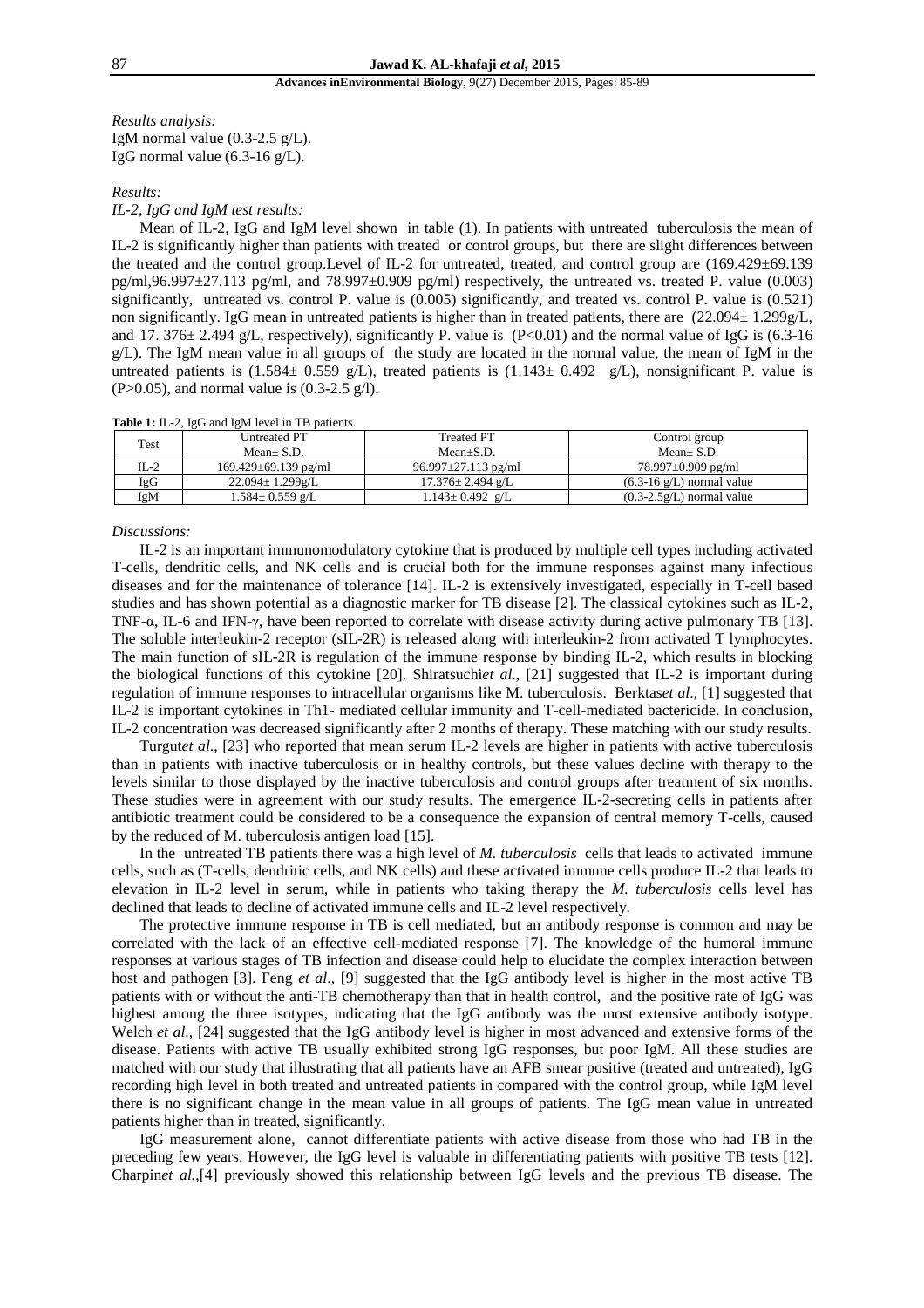#### **Advances inEnvironmental Biology**, 9(27) December 2015, Pages: 85-89

minority of the patients showed slight raised IgM. These are the group that had no history of TB in the past. Shin *et al*., [22] suggested that the IgM antibodies appear first and are produced in large quantities in response to any antigen and decline in the more advanced phases. Several authors have suggested that IgM antibodies are produced mainly during the early phase of primary TB infection.

 In our study all samples taken from both treated and untreated patients, and have a positive AFB. The mean level of IgG in untreated patients significantly higher than in treating patients, and both were higher significantly than the normal value (6.3-16 g/L), and IgM was not showing significant changes in both treated, and untreated patients and all them in the normal value of IgM level (0.3-2.5g/L). Maybe to say that all the patients were in the chronic stage of infection with TB and skip the acute stage of infection.

### **REFERENCE**

- [1] Berktas, M.,H.Guducuoglu, H.Bozkurt, K.T.Onbasi, M.G.Kurtoglu, S.Andic, 2004. Change in Serum Concentrations of Interleukin-2 and Interferon-γ During Treatment of Tuberculosis. J. of Int. Med. Res., 32:  $324 - 330.$
- [2] Biselli, R.,S.Mariotti, V.Sargentini, 2010. "Detection of interleukin-2 in addition to interferon discriminates active tuberculosis patients, latently infected individuals, and controls," Clin. Microbiol. and Infec., 16(8): 1282–1284.
- [3] Brust, B.,M.Lecoufle, E.Tuaillon, L.Dedieu, S.Canaan, V.Valverde, L.Kremer, 2011. Mycobacterium tuberculosis lipolytic enzymes as potential biomarkers for the diagnosis of active tuberculosis. PLoS One, 6:25078.
- [4] Charpin, O.,H.Herbault, J.Gevaduan, 1990. Value of ELISA using A60 antigen in the diagnosis of active pulmonary tuberculosis. Am Rev Respir Dis., 142:380-4.
- [5] Chen, C.H.,H. Gan, H.G.Remold, 2006. A mechanism of virulence: virulent Mycobacterium tuberculosis strain H37Rv, but not attenuated H37Ra, causes significant mitochondrial inner membrane disruption in macrophages leading to necrosis, The Journal of Immunology, 176(6): 3707–3716.
- [6] Chan, C.H.S.,K.N.Lai, J.C.K.Leung, C.K.W.Lai, 1991. T-lymphocyte activation in patients with active tuberculosis. Am Rev Respir Dis., 144: 458–460.
- [7] David, H.L., 1992. Relationships between titer of antibodies immunoreacting against glycolipid antigens from Mycobacterium leprae and M. tuberculosis, the Mitsuda and Mantoux reactions, and bacteriologic loads: implications in the pathogenesis, epidemiology and serodiagnosis of leprosy and tuberculosis. Int. J. Lepr. Other Mycobact. Dis., 60:208–224.
- [8] Ellner, J.J., 1997. Review: The immune response in human tuberculosis— implications for tuberculosis control. J Infect Dis., 176: 1351e1359.
- [9] Feng, X.,X.Yang, B.Xiu, S.Qie, Z.Dail,K.Chen, P.Zhao, L.Zhang, R.A.Nicholson,G.Wang, X.Song, and H.Zhang, 2014. IgG, IgM and IgA antibodies against the novel polyprotein in active tuberculosis. BMC Infectious Diseases, 14:336, 1471-2334.
- [10]Johnson, J.L.,E.Ssekasanvu, A.Okwera, H.Mayanja, C.S.Hirsch, J.G.Nakibali, D.D.Jankus, K.D.Eisenach, W.H.Boom, J.J.Ellner, R.D.Mugerwa, 2003. Randomized Trial of Adjunctive Interleukin-2 in Adults With Pulmonary Tuberculosis. Am. J. Respir. Crit. Care Med., 168: 185-191.
- [11]Jain, V.K., H.S. Bishnoi, O.P. Beniwal, S.N. Misra, 1984. "Immunoglobulin profile in pulmonary tuberculosis," J Postgrad Med, 30-80.
- [12]Khosravi, A.D.,R.Torabizadeh, A.Landi, 2005. Investigation of the level of IgG, IgM and IgA antibodies against A60 antigen in tuberculosis patients referred to PHLS, Ahvaz, Iran. Pakistan Journal of Meical sciences, 21(4): 465-469.
- [13]Kellar, K.L.,J.Gehrke, S.Weis, 2011. "Multiple cytokines are released when blood from patients with tuberculosis is stimulated with Mycobacterium tuberculosis antigens," PLoS ONE, 6(11): 351-9.
- [14]Malek, T.R., 2008. "The biology of interleukin-2," Annual Review of Immunology, 26: 453–479.
- [15]Millington, K.A.,J.A.Innes, S.Hackforth, T.S.C.Hinks, J.J.Deeks, D.P.S.Dosanjh, V.Guyot-Revol, R.Gunatheesan, P.Klenerman, A.Lalvani, 2007. Dynamic relationship between IFN-g and IL-2 profile of Mycobacterium tuberculosis specific T cells and antigen load. J. Immunol, 178: 5217–5226.
- [16]Munk, M.E., M.Emoto, 1995. Functions of T-cell subsets and cytokines in mycobacterial infection. EurRespir J., 8:668se675s.
- [17] Schluger, N.W., W.N.Rom, 1998. The host immune response to tuberculosis. Am J. Respir, Care Med., 157: 679-691.
- [18]Semenzato, G., L.M.Bambara, D.Biasi, 1988. Increased serum levels of soluble interleukin-2 receptor in patients with systemic lupus erythematosus and rheumatoid arthritis. J ClinImmunol, 8: 447–452.
- [19]Selma, W.B., H. Harizi, J. Boukadida, 2011. "Immunochromatographic IgG/IgM test for rapid diagnosis of active tuberculosis," Clin Vaccine Immunol, 18(12): 2090–2094.